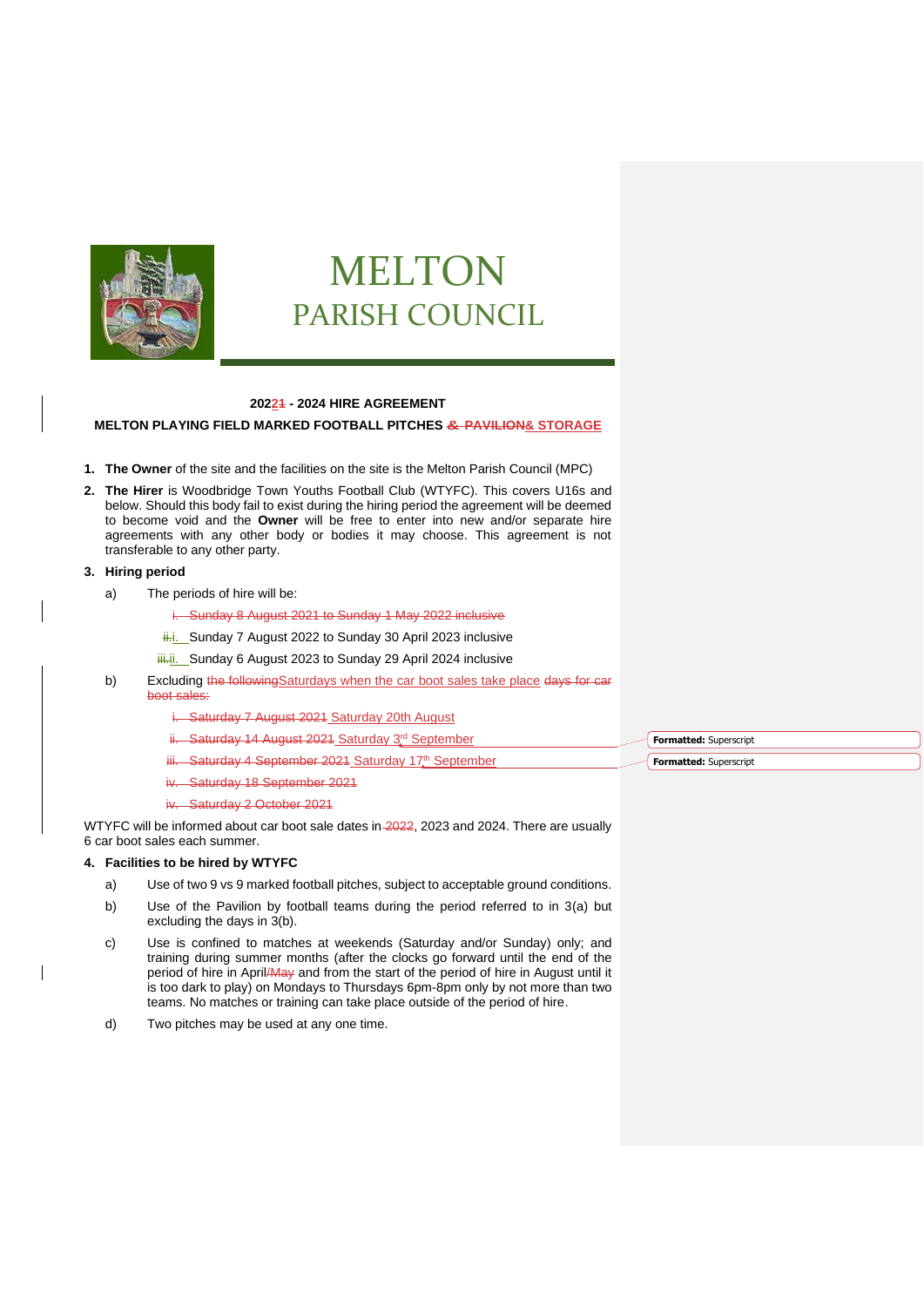e) If the pitches are closed for an extended period (eg Covid pandemic) the **Hirer** can request to use the pitches from May to July, which is outside of the agreed hire period. This will be agreed by the Recreation committee on a case by case basis.

## **5. The Hiring Fee**

- a) The Fee to be paid by the **Hirer** to the **Owner** for the hire of the facilities above will be Four Two Thousand Three Eight Hundred & Twenty Eighty Pounds [£4,3202,880.00] payable by 36-24 monthly instalments of One Hundred and Twenty Pounds [£120.00] commencing on 1<sup>st</sup> August 20224.
- b) The **Owner** reserves the right to impose interest charges at the bank base rate in the event of late receipt of the fee.

# **6. Use of the Football Pitches**

- a) The use of the marked pitches is limited to a maximum of 2 football matches per day **played at weekends only** and the hiring fee will relate to this maximum.
- b) In order to protect the grass in the goal areas the goal posts and crossbars on the marked football pitch shall be taken down after each match. When not in use during football matches, the goal posts and crossbars must be kept secure off-site by the **Hirer** or otherwise securely fixed to the ground by the **Hirer** to the **Owner**'s satisfaction using the securing post provided by the **Owner** in order to provide safe security and to prevent damage to users of the Field or Council owned assets through any inappropriate or improper use of the posts.
- c) The position of the marked football pitch shall be agreed by both parties prior to the periods stated in item 3(a). In the event of agreement not being reached, the **Owner** shall prescribe where the pitch is to be marked.
- d) The **Hirer** shall be responsible for marking out the pitch at the commencement of each hire period and maintaining it during the season.
- e) Football games should not be allowed to be played at times when the weather and/or conditions (e.g. ice or snow-covered or flooded pitch) would provide that it may prove unsafe to players, spectators or any other persons or may result in longstanding wear to the surface of the pitch.
- f) The **Hirer** shall be held responsible for any long-lasting or permanent damage to the football pitches in the course of using the facilities under this hire agreement and shall meet all necessary repair costs of the damage involved.
- g) Use of the football pitch for organised or informal games by any organisation other than those parties to this agreement or at times other than those permitted is not allowed without the permission of the **Owner**.
- h) The **Hirer** shall be held responsible for the removal of any litter from the field at the end of each hire session.

## **7. Storage**

a) A dedicated storage area will be provided for the **Hirer** for the duration of the Agreement.

**Formatted:** Indent: Left: 0.63 cm, No bullets or numbering

## **8. Toilets**

a) A public toilet will be available for use during daylight hours. If the toilet is out of use, eg due to vandalism etc other facilities will not be provided. The toilet should

**Formatted:** Heading 3, Left, Space Before: 0 pt, No bullets or numbering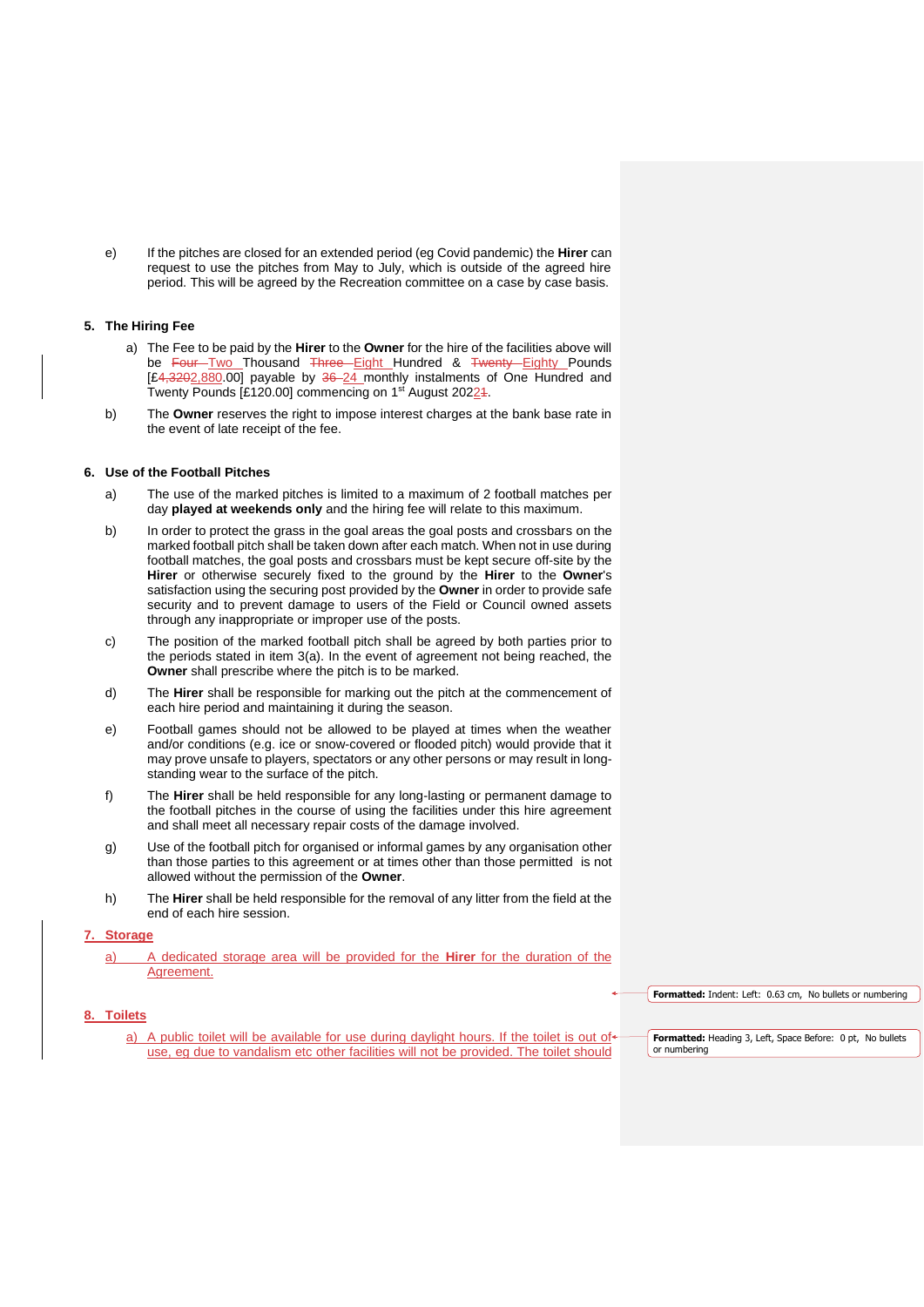be checked at the end of each use and any damage or concerns reported to the **Owner**.

#### **7.9. Use of New Pavilion**

**The existing Pavilion is due to be demolished in the summer of 2021 and rebuilt in 2021/22.**

- b)a) If use of the new Pavilion is required this will be dealt with under a separate hire agreement with an additional charge. The Pavilion, subject to availability and if used, is to be kept in a clean and tidy state at all times, including the condition of all floors and toilets. In the event of the interior of the Pavilion not being maintained in a condition satisfactory to the **Owner**, the **Owner** reserves the right to instruct a firm of professional cleaners and charge all costs connected with the cleaning of the interior to the **Hirer**.
- c) A dedicated storage area will be provided for the **Hirer** for the duration of the Agree
- d)b) The **Hirer** shall be held responsible for any damage to the interior or exterior of the Pavilion or to any of its fittings in the course of using the facilities under this hire agreement and shall meet all necessary repair costs of the damage involved.
- The cost of the water and electricity supply to the Pavilion will be the responsibility of the **Owner**.
- ) The **Hirer** accepts that there are no shower, bathing facilities or hot water washing facilities in the Pavilion
- ) The **Owner** will not be responsible for any loss of valuables or any other items lost under this hiring agreement.
- Other than members of WTYFC, match officials and any visiting teams of players, the Hirer shall not allow any party or individuals to use the Pavilion.
- In the event that the Pavilion is not available due to refurbishment or rebuilding, then temporary storage facilities will be made available. Other facilities will not be available.

## **13.10. Reporting of faults, damage, accidents or incidents**

- a) It shall be the responsibility of the **Hirer** to inform the **Owner** during normal office hours of any faults to the fittings and equipment in the Pavilion or any damage to the fabric of the Pavilion or of any matter that may give rise to accident or danger to persons using the facilities.
- b) It shall be the responsibility of the **Hirer** to inform the **Owner** during normal office hours of any faults or damage (other than normal wear and tear) to the playing surface of the pitch or of any matter that may give rise to accident or danger to persons using the facilities.
- c) The normal point of contact shall be the Parish Office on 01394 382224. In the event of an emergency or problems arising on hiring dates then the point of contact shall be the Maintenance Officer on 07976 663489.
- d) The **Hirer** shall provide its own First Aid equipment. A First Aid box is located within the Pavilion but the **Hirer** must also make provision subject to its assessed needs.
- e) The **Hirer** shall record any accidents or incidents in an accident/incident book and a copy of the entry shall be provided to the **Owner**.
- f) The **Owner** will not be responsible for any loss of valuables or any other items lost under this hiring agreement.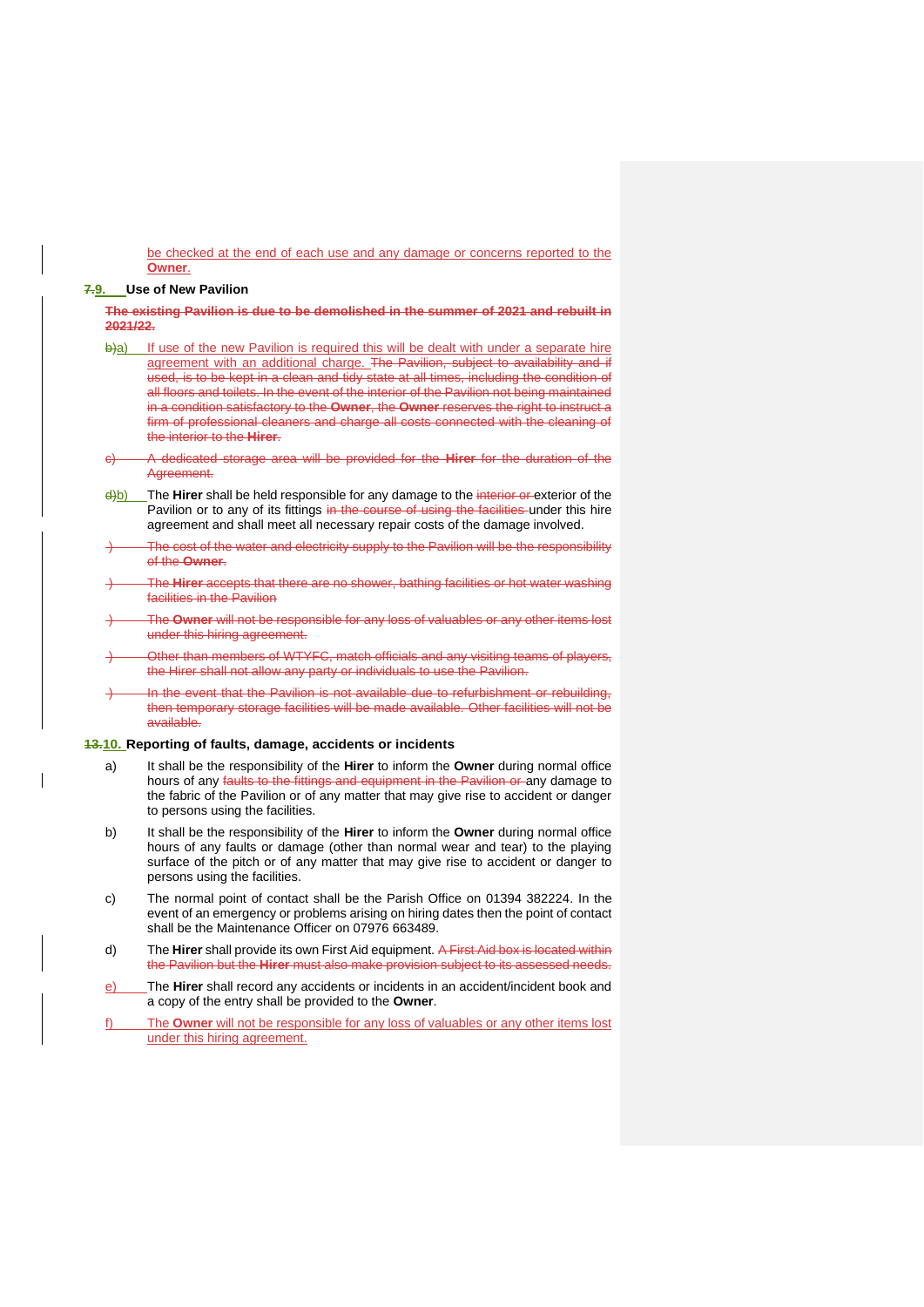**Formatted:** No bullets or numbering

## **14.11. Responsibilities of the Owner**

- a) The **Owner** shall respond to any reported faults and effect repairs as are considered necessary by the **Owner** as soon as possible. In the event of any potential danger to health or security of persons using the facility prior to the repairs being completed, the **Owner** reserves the right to close the appropriate facility until such time as those repairs have taken place.
- b) The **Owner** shall be responsible for the cutting of the grassed surface to the marked football pitch at the agreed intervals with the contractor employed for this purpose. The **Owner** shall make arrangements for the weed killing and fertilisation of the Playing Field, including the area of the marked pitch, as and when the **Owner** considers it necessary.
- c) The **Owner** shall also be responsible for taking action to deter any pests such as moles damaging the playing surfaces and for ensuring that any remedial works required to the surfaces are undertaken.
- d) In the event of the football pitches and pavilion not being available to the **Hirer** during the hiring period due to events (other than weather conditions) beyond the control of the **Owner** and **Hirer** (such as fire or similar disaster) the **Owner** will, following application by the **Hirer**, consider refunding an appropriate amount of the hiring fee.

## **15.12. Insurance**

- a) The **Hirer** shall effect public liability insurance cover to the sum of £10,000,000 (Ten Million Pounds) and shall provide the **Owner** with documentary evidence of such cover.
- (b) The **Owner** will not be responsible for any accident or injury that may occur to any person using the hired facilities for whatever reason and the **Hirer** shall effect suitable insurance cover in this respect.
- (c) The **Hirer** shall provide the **Owner** with a copy of its Safeguarding Policy together with a method statement setting out how that will be carried out in the context of this hire, and also how the risk assessment issues are being addressed.
- (d) As an organisation hiring the playing field for youth sports, the **Hirer** must confirm that it has assessed the needs for Disclosure and Barring Service checks before signing the agreement.

### **16.13. General Conditions**

- a) The conditions listed above can only be varied following written application by the **Hirer** and the written acceptance by the **Owner** to any suggested variance. Such variances may involve a change in the hiring fee.
- b) Regardless of any conditions stated in this agreement, the **Owner** reserves the right to take any action considered necessary to safeguard the security and welfare of any persons using the Field including the closing of the Main Gates at any time with no prior notice to any other party to prevent unauthorised access by any individual or party of individuals.
- c) Five sets of keys Keys for access to the storage facility for access to the pavilion, pavilion store and have been provided by the **Owner** at the commencement of the original hire.. Should the **Hirer** require additional sets or require replacement sets,

#### e)